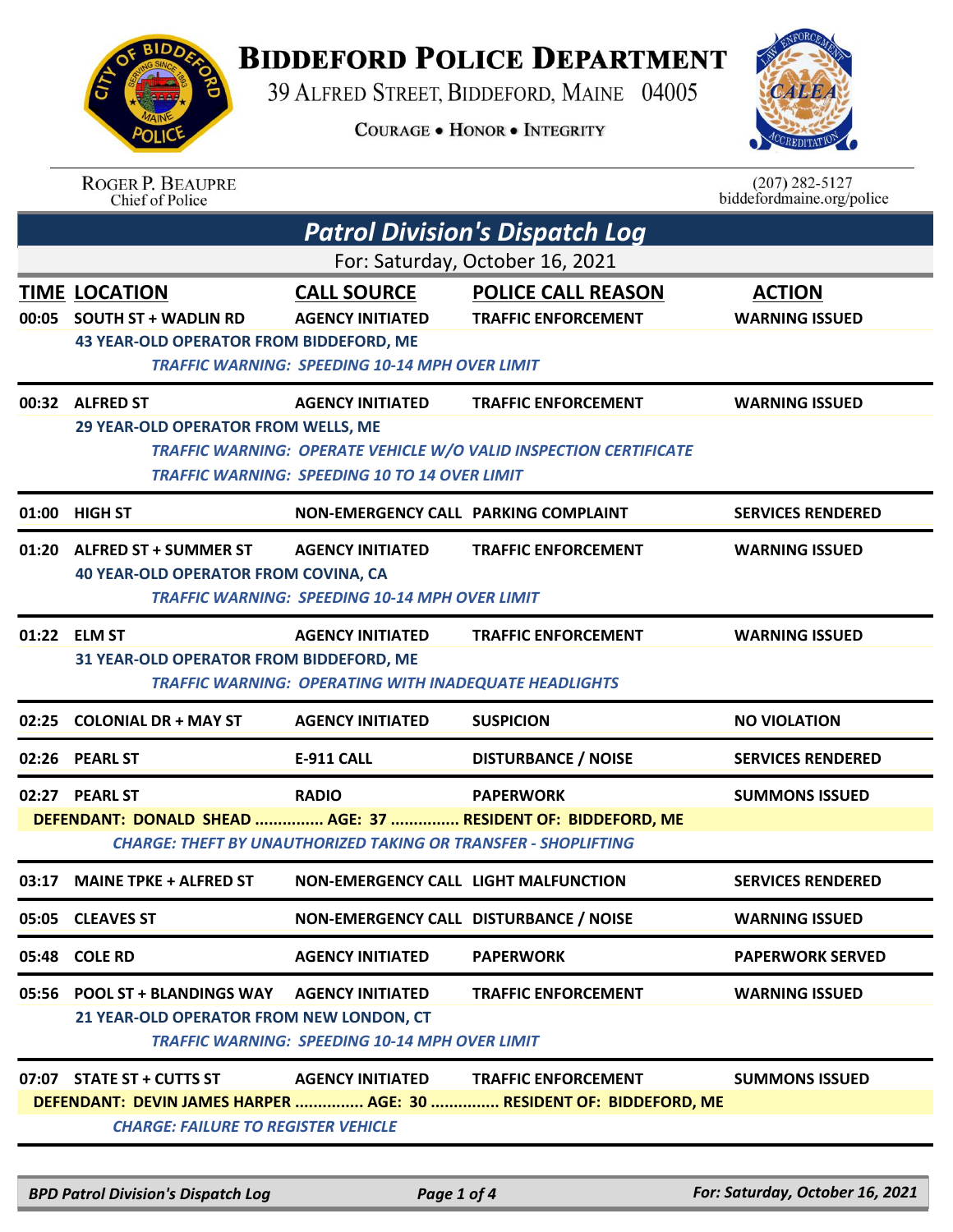| 07:32 | <b>TIME LOCATION</b><br><b>MAIN ST</b>                                     | <b>CALL SOURCE</b><br>E-911 CALL                                                                                                      | <b>POLICE CALL REASON</b><br><b>DISTURBANCE / NOISE</b> | <b>ACTION</b><br><b>REPORT TAKEN</b> |
|-------|----------------------------------------------------------------------------|---------------------------------------------------------------------------------------------------------------------------------------|---------------------------------------------------------|--------------------------------------|
| 07:51 | <b>CUTTS ST + BRADBURY ST</b>                                              | <b>NON-EMERGENCY CALL SUSPICION</b>                                                                                                   |                                                         | <b>UNFOUNDED</b>                     |
| 08:09 | <b>SOUTH ST</b><br>71 YEAR-OLD OPERATOR FROM BIDDEFORD, ME                 | <b>AGENCY INITIATED</b><br><b>TRAFFIC WARNING: FAILURE TO REGISTER VEHICLE</b><br><b>TRAFFIC WARNING: SPEEDING 1-9 MPH OVER LIMIT</b> | <b>TRAFFIC ENFORCEMENT</b>                              | <b>WARNING ISSUED</b>                |
|       | 08:24 ARROWWOOD DR                                                         | <b>E-911 CALL</b>                                                                                                                     | 911 MISUSE                                              | <b>SERVICES RENDERED</b>             |
| 08:47 | OLD POOL RD                                                                | <b>E-911 CALL</b>                                                                                                                     | 911 MISUSE                                              | <b>SERVICES RENDERED</b>             |
| 09:01 | <b>PIERSONS LN</b>                                                         | <b>AGENCY INITIATED</b>                                                                                                               | <b>OUT FOR FOLLOW UP</b>                                | <b>NEGATIVE CONTACT</b>              |
| 09:05 | <b>SHELTRA AVE</b>                                                         | <b>E-911 CALL</b>                                                                                                                     | <b>CHECK WELFARE</b>                                    | <b>REPORT TAKEN</b>                  |
| 09:12 | <b>MAIN ST</b>                                                             | <b>AGENCY INITIATED</b>                                                                                                               | <b>COMMUNITY ENGAGEMENT</b>                             | <b>NO VIOLATION</b>                  |
| 09:35 | <b>HILLS BEACH RD</b>                                                      | <b>NON-EMERGENCY CALL SUSPICION</b>                                                                                                   |                                                         | <b>SERVICES RENDERED</b>             |
| 09:44 | <b>SOUTH ST + MAY ST</b><br><b>42 YEAR-OLD OPERATOR FROM BIDDEFORD, ME</b> | <b>AGENCY INITIATED</b><br><b>TRAFFIC CITATION: SPEEDING 15-19 MPH OVER LIMIT</b>                                                     | <b>TRAFFIC ENFORCEMENT</b>                              | <b>VSAC ISSUED</b>                   |
| 09:58 | <b>MAY ST</b><br>33 YEAR-OLD OPERATOR FROM BIDDEFORD, ME                   | <b>AGENCY INITIATED</b><br><b>TRAFFIC WARNING: FAILURE TO REGISTER VEHICLE</b>                                                        | <b>TRAFFIC ENFORCEMENT</b>                              | <b>WARNING ISSUED</b>                |
| 10:23 | <b>GUINEA RD</b>                                                           | <b>E-911 CALL</b>                                                                                                                     | 911 MISUSE                                              | <b>SERVICES RENDERED</b>             |
| 10:25 | <b>TIGER WAY</b>                                                           | <b>NON-EMERGENCY CALL ALARM - POLICE</b>                                                                                              |                                                         | <b>BUILDING CHECK/SECURE</b>         |
|       | 10:50 WATER ST                                                             | <b>NON-EMERGENCY CALL CHECK WELFARE</b>                                                                                               |                                                         | <b>SERVICES RENDERED</b>             |
|       | 11:19 ELM ST                                                               | <b>E-911 CALL</b>                                                                                                                     | 911 MISUSE                                              | <b>SERVICES RENDERED</b>             |
|       | 11:31 WEST ST                                                              | <b>NON-EMERGENCY CALL ALARM - POLICE</b>                                                                                              |                                                         | <b>SERVICES RENDERED</b>             |
|       | 11:40 ALFRED ST                                                            | <b>NON-EMERGENCY CALL ASSIST CITIZEN</b>                                                                                              |                                                         | <b>REPORT TAKEN</b>                  |
|       | 12:47 ALFRED ST                                                            | <b>AGENCY INITIATED</b>                                                                                                               | <b>PAPERWORK</b>                                        | <b>NEGATIVE CONTACT</b>              |
|       | 12:50 HILL ST                                                              | NON-EMERGENCY CALL PARKING COMPLAINT                                                                                                  |                                                         | <b>PARKING TICKET ISSUED</b>         |
|       | 12:57 ALFRED ST                                                            | <b>WALK-IN AT STATION</b>                                                                                                             | <b>MENTAL ILLNESS CASES</b>                             | <b>SERVICES RENDERED</b>             |
|       | 13:08 POOL ST                                                              | E-911 CALL                                                                                                                            | <b>ARSON</b>                                            | <b>REPORT TAKEN</b>                  |
|       | 13:18 ELM ST                                                               | <b>E-911 CALL</b>                                                                                                                     | ATTEMPTED/THREATENED SUICIDE TRANSPORT TO HOSPITAL      |                                      |
|       | 13:39 ALFRED ST                                                            | NON-EMERGENCY CALL OUT FOR FOLLOW UP                                                                                                  |                                                         | <b>SERVICES RENDERED</b>             |
|       | 13:39 ALFRED ST                                                            | <b>NON-EMERGENCY CALL BOLO</b>                                                                                                        |                                                         | <b>GONE ON ARRIVAL</b>               |
|       | 14:14 POMERLEAU ST                                                         | E-911 CALL                                                                                                                            | 911 MISUSE                                              | <b>DISPATCH HANDLED</b>              |

*BPD Patrol Division's Dispatch Log Page 2 of 4 For: Saturday, October 16, 2021*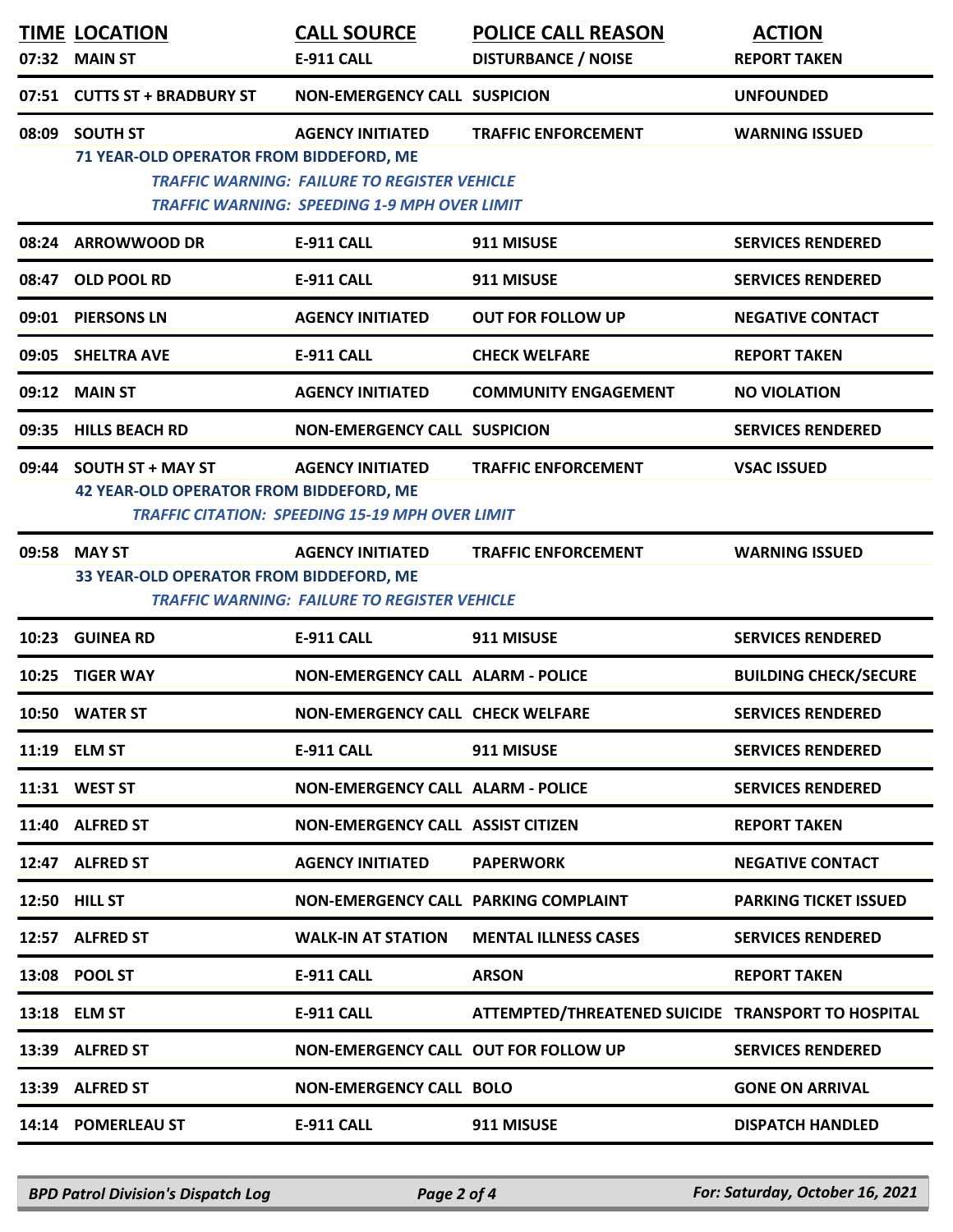|       | <b>TIME LOCATION</b><br>14:55 ELM ST                                                                                                                                                                                                                                                                                                                                                                         | <b>CALL SOURCE</b><br>NON-EMERGENCY CALL SHOPLIFTING                                       | <b>POLICE CALL REASON</b>                                                                        | <b>ACTION</b><br><b>REPORT TAKEN</b> |  |
|-------|--------------------------------------------------------------------------------------------------------------------------------------------------------------------------------------------------------------------------------------------------------------------------------------------------------------------------------------------------------------------------------------------------------------|--------------------------------------------------------------------------------------------|--------------------------------------------------------------------------------------------------|--------------------------------------|--|
|       | 15:18 SOUTH ST                                                                                                                                                                                                                                                                                                                                                                                               | NON-EMERGENCY CALL DISTURBANCE / NOISE                                                     |                                                                                                  | <b>UNFOUNDED</b>                     |  |
|       | 15:18 BACON ST + ALFRED ST                                                                                                                                                                                                                                                                                                                                                                                   | <b>NON-EMERGENCY CALL SUSPICION</b>                                                        |                                                                                                  | <b>GONE ON ARRIVAL</b>               |  |
|       | 15:23 WEST CUTTS ST                                                                                                                                                                                                                                                                                                                                                                                          | <b>AGENCY INITIATED</b>                                                                    | <b>ANIMAL COMPLAINT</b>                                                                          | <b>REPORT TAKEN</b>                  |  |
|       | 15:51 BOULDER WAY                                                                                                                                                                                                                                                                                                                                                                                            | <b>E-911 CALL</b>                                                                          | <b>VEHICLE CRASH - POLICE ONLY</b>                                                               | <b>REPORT TAKEN</b>                  |  |
|       | 15:56 CLEAVES ST                                                                                                                                                                                                                                                                                                                                                                                             | <b>E-911 CALL</b>                                                                          | <b>DISTURBANCE / NOISE</b>                                                                       | <b>NO VIOLATION</b>                  |  |
|       | 16:05 WEST ST                                                                                                                                                                                                                                                                                                                                                                                                | NON-EMERGENCY CALL PARKING COMPLAINT                                                       |                                                                                                  | <b>NO VIOLATION</b>                  |  |
|       | 16:11 ELM ST + ST MARYS ST                                                                                                                                                                                                                                                                                                                                                                                   | <b>E-911 CALL</b>                                                                          | <b>CHECK WELFARE</b>                                                                             | <b>GONE ON ARRIVAL</b>               |  |
|       | 16:16 ALFRED ST + CLARK ST                                                                                                                                                                                                                                                                                                                                                                                   | <b>NON-EMERGENCY CALL JUVENILE OFFENSES</b>                                                |                                                                                                  | <b>GONE ON ARRIVAL</b>               |  |
|       | 16:18 MAIN ST                                                                                                                                                                                                                                                                                                                                                                                                | NON-EMERGENCY CALL CRIMINAL MISCHIEF                                                       |                                                                                                  | <b>NO VIOLATION</b>                  |  |
|       | 16:32 ALFRED ST                                                                                                                                                                                                                                                                                                                                                                                              | <b>AGENCY INITIATED</b>                                                                    | <b>SUSPICION</b>                                                                                 | <b>REFERRED OTHER AGENCY</b>         |  |
|       | 16:37 SOUTH ST + RIVER RD<br><b>19 YEAR-OLD OPERATOR FROM ARUNDEL, ME</b>                                                                                                                                                                                                                                                                                                                                    | <b>AGENCY INITIATED</b>                                                                    | <b>TRAFFIC ENFORCEMENT</b><br>TRAFFIC WARNING: OP LEFT OF SOLID DOUBLE LINE, EXCEPT IN EMERGENCY | <b>VSAC ISSUED</b>                   |  |
|       | 17:04 MAIN ST<br><b>AGENCY INITIATED</b><br><b>ARREST(S) MADE</b><br><b>PRISONER PROCESS</b><br>DEFENDANT: NEAL DOUGLAS DIMICK  AGE: 29  RESIDENT OF: BRANDON, FL<br><b>CHARGE: DRINKING IN PUBLIC</b><br><b>CHARGE: REFUSING TO SUBMIT TO ARREST OR DETENTION, PHYSICAL FORCE</b><br><b>CHARGE: THEFT BY UNAUTHORIZED TAKING OR TRANSFER - SHOPLIFTING</b><br><b>CHARGE: VIOLATING CONDITION OF RELEASE</b> |                                                                                            |                                                                                                  |                                      |  |
|       | 17:47 WEST ST                                                                                                                                                                                                                                                                                                                                                                                                | <b>WALK-IN AT STATION</b>                                                                  | <b>ARTICLES LOST/FOUND</b>                                                                       | <b>REPORT TAKEN</b>                  |  |
|       | 18:37 HILLS BEACH RD                                                                                                                                                                                                                                                                                                                                                                                         | <b>AGENCY INITIATED</b>                                                                    | <b>OUT FOR FOLLOW UP</b>                                                                         | <b>SERVICES RENDERED</b>             |  |
|       | 18:38 ELM ST                                                                                                                                                                                                                                                                                                                                                                                                 | NON-EMERGENCY CALL FRAUD / SCAM                                                            |                                                                                                  | <b>REPORT TAKEN</b>                  |  |
|       | 18:39 CENTER ST + GREEN ST                                                                                                                                                                                                                                                                                                                                                                                   | <b>AGENCY INITIATED</b>                                                                    | <b>PARKING COMPLAINT</b>                                                                         | <b>VEHICLE TOWED</b>                 |  |
| 18:49 | <b>MOUNTAIN RD</b>                                                                                                                                                                                                                                                                                                                                                                                           | <b>NON-EMERGENCY CALL SUSPICION</b>                                                        |                                                                                                  | <b>GONE ON ARRIVAL</b>               |  |
|       | 19:15 ELM ST                                                                                                                                                                                                                                                                                                                                                                                                 | <b>E-911 CALL</b>                                                                          | <b>CIVIL COMPLAINT</b>                                                                           | <b>SERVICES RENDERED</b>             |  |
|       | 19:33 BACON ST                                                                                                                                                                                                                                                                                                                                                                                               | <b>NON-EMERGENCY CALL ALARM - POLICE</b>                                                   |                                                                                                  | <b>BUILDING CHECK/SECURE</b>         |  |
|       | 20:23 ALFRED ST + MAINE TPKE<br><b>46 YEAR-OLD OPERATOR FROM SACO, ME</b>                                                                                                                                                                                                                                                                                                                                    | <b>AGENCY INITIATED</b><br><b>TRAFFIC WARNING: OPERATING WITHOUT HEADLIGHTS AFTER DARK</b> | <b>TRAFFIC ENFORCEMENT</b>                                                                       | <b>WARNING ISSUED</b>                |  |
|       |                                                                                                                                                                                                                                                                                                                                                                                                              |                                                                                            |                                                                                                  |                                      |  |
|       | 20:31 ELM ST                                                                                                                                                                                                                                                                                                                                                                                                 | NON-EMERGENCY CALL VEHICLE CRASH - POLICE ONLY                                             |                                                                                                  | <b>STATE FORM TAKEN</b>              |  |
|       | 21:23 BRISTOL ST                                                                                                                                                                                                                                                                                                                                                                                             | NON-EMERGENCY CALL ASSIST OTHER AGENCY                                                     |                                                                                                  | <b>SERVICES RENDERED</b>             |  |